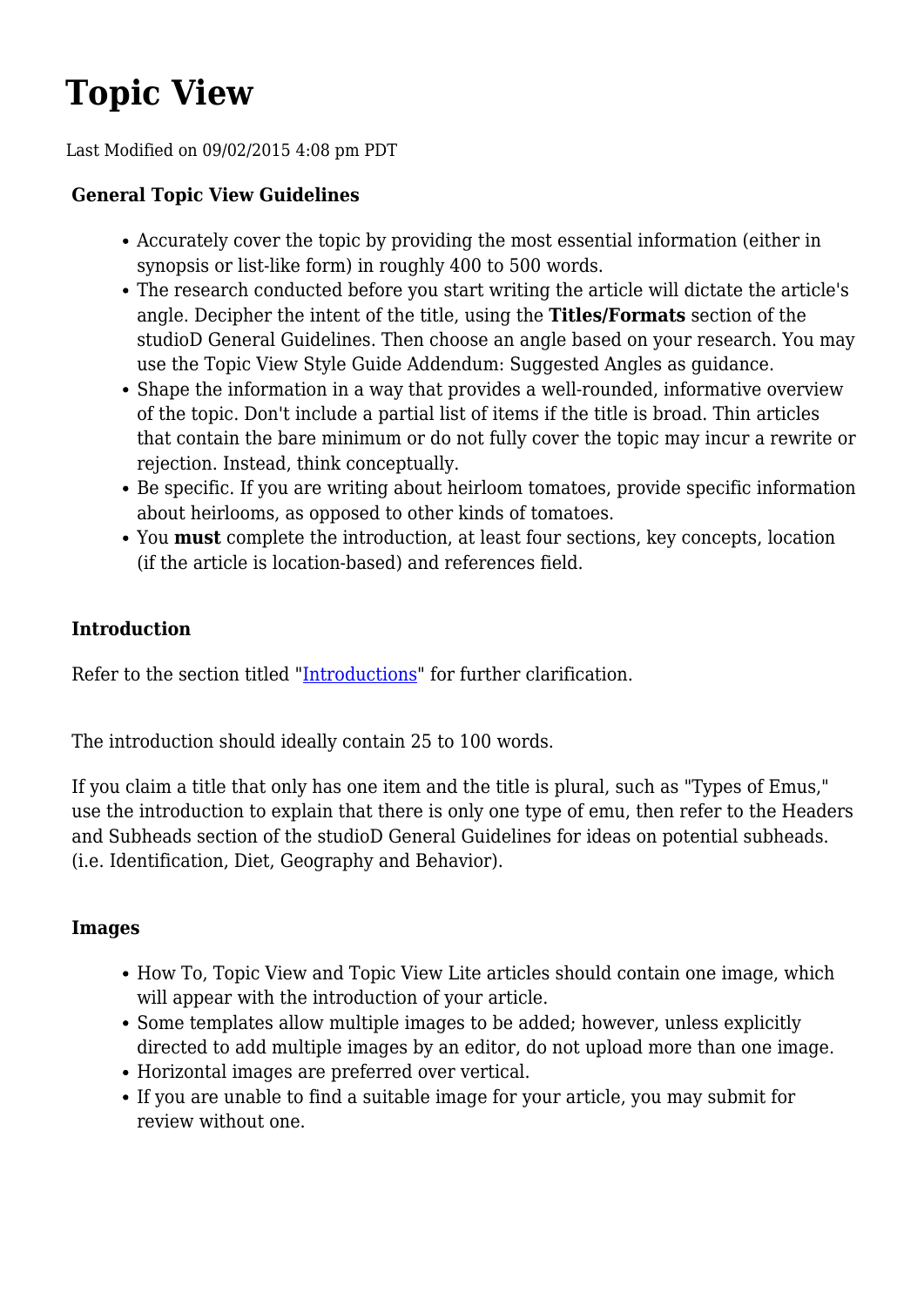## **Sections**

Refer to the [Headers and Subheads](#page--1-0) for further clarification.

- Complete at least four sections, each ideally totaling 75 words. You can exceed that total if the content warrants it.
- Assign a subhead to each section.
- Ensure the number of items included constitute a well-rounded article that encompasses nearly all -- if not all -- elements suggested by the title. (See Topic View Style Guide Addendum: Suggested Angles.)

**NOTE:** Sections 1 through 4 are required.

## **Location**

Refer to the Location section of **[Assignment Metadata](#page--1-0)** for further clarification.

Include a location name or address that directly relates to your article if your article is location-based. Many List articles will be location-based. The main objective of this section is to categorize the article using the lowest common denominator for all locations mentioned. See examples below:

- If your article is titled "Things to do in Chicago," type Chicago in the city box, and select Illinois from the state pull-down menu.
- If your article is titled "Best Shops on Armitage Avenue in Chicago's Lincoln Park," type Chicago, select Illinois, and add 60614 to the postal code box.
- If your article is "Best Ways to Explore Disneyland," type the street address of Disneyland.
- If your article is "Backpacking Through Eastern Europe," type "Eastern Europe" in the Region box.

## **Key Concepts**

Refer to the Key Concepts section of [Assignment Metadata](#page--1-0) for further clarification.

Each article must contain at least three unique "key concepts" in separate boxes, which concisely summarize what the article is about. Key concepts (or tags) are the phrases the reader uses to search for the subject of your article.

## **References**

Refer to the [References/Sources](#page--1-0) section.

The References field is used to cite external sources and reference any material you used for your research. Sources enhance an article, improve the quality and lend a tremendous amount of credibility to your work.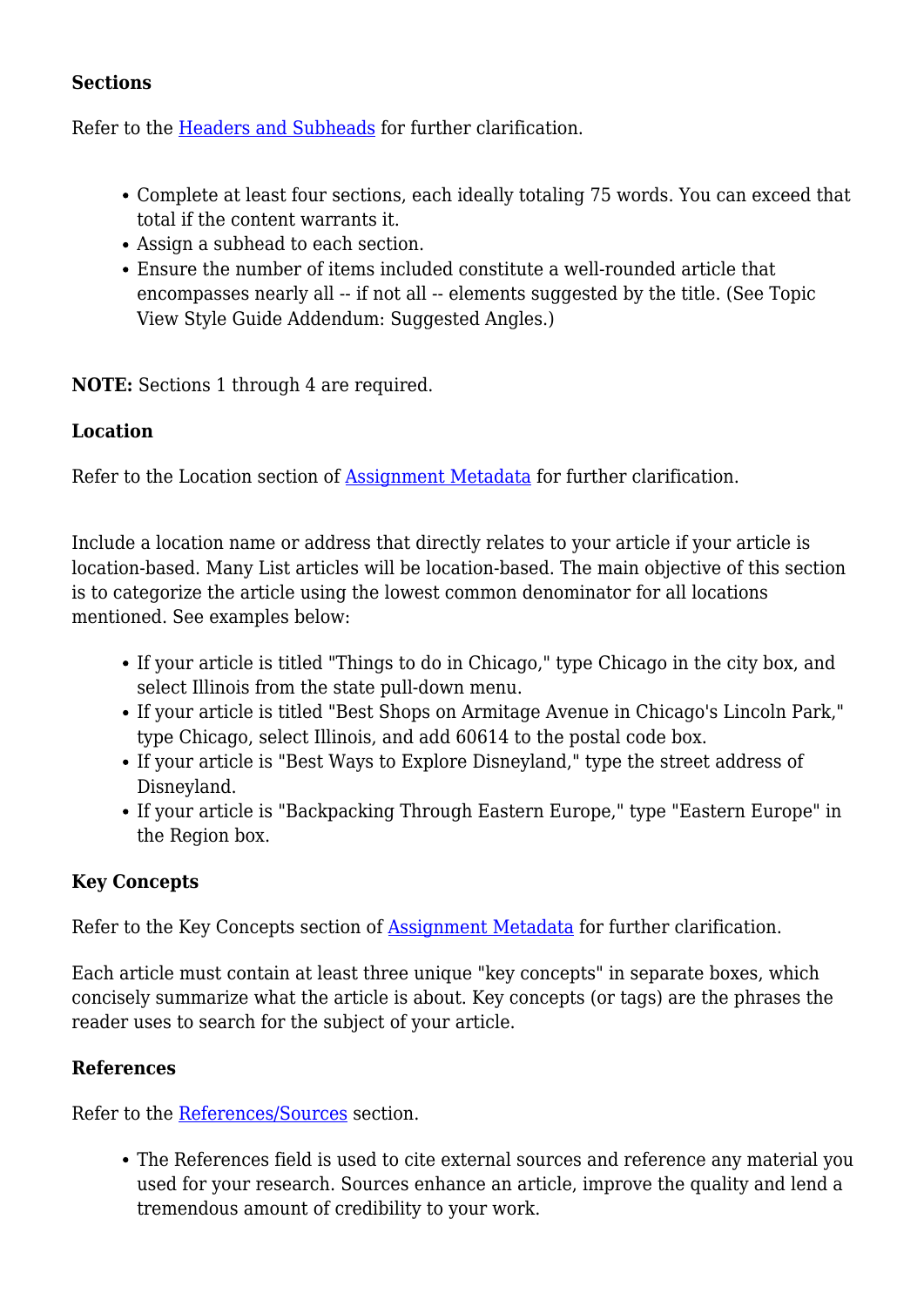- Only reference websites of establishments you used directly for your research. For example, if you are writing about the Hard Rock Café in London and included the date it opened, reference the exact website from which you drew the information in the References section. Include the longer URL, such as: http://www.hardrock.com/locations/cafes3/cafe.aspx?LocationID=91&MIBEnumID= 3, with the appropriate link text. However, if you did not use any information from the establishment's website as research, do not reference it.
- Never regurgitate one source's list. A list taken from another publication or website (including repeating the same subheads) will be considered plagiarism.
- The Resources field provides pertinent information that expands on the article content. It is separate from the References section, which is used to cite material used as research. Think of this as suggested reading for the audience.

## **Example**

[The Average Salary of Arena Football League Players](http://www.ehow.com/info_7759608_average-arena-football-league-players.html)

## **Topic View Style Guide Addendum**

The research conducted before you start writing Topic View articles will dictate the article's angle. Package the information in a way that provides the reader with a comprehensive, serviceable article. There are multiple angles to take; choose the one that you feel best answers the title. Below are some options.

## **Suggested Angles**

When deciding an article's angle, research the topic, and consider the title's intent. Ask yourself the following questions:

- What would appeal to a general audience?
- What direction best serves the reader and speaks to my strengths?
- What's the most logical way to present the information? (Chronological? Biggest to smallest? Cheapest to most expensive?)

Topic View articles may take one of the following directions:

**Summary:** Some titles may call for a broad synopsis of the topic, such as "How Does the Stock Market Work?" In this case, consider structuring your article to provide a thorough summary of the topic. Think of this as a mini encyclopedic-like entry; choose subheads that define the topic, such as History, Significance, Time Frame, Geography, Considerations, etc.

For example, if the title is "Brain Aneurysms," there are numerous ways to structure the article. The title is essentially calling for a comprehensive synopsis of brain aneurysms; possible subheads might include: Definition, Causes, Symptoms, Treatment and Complications.